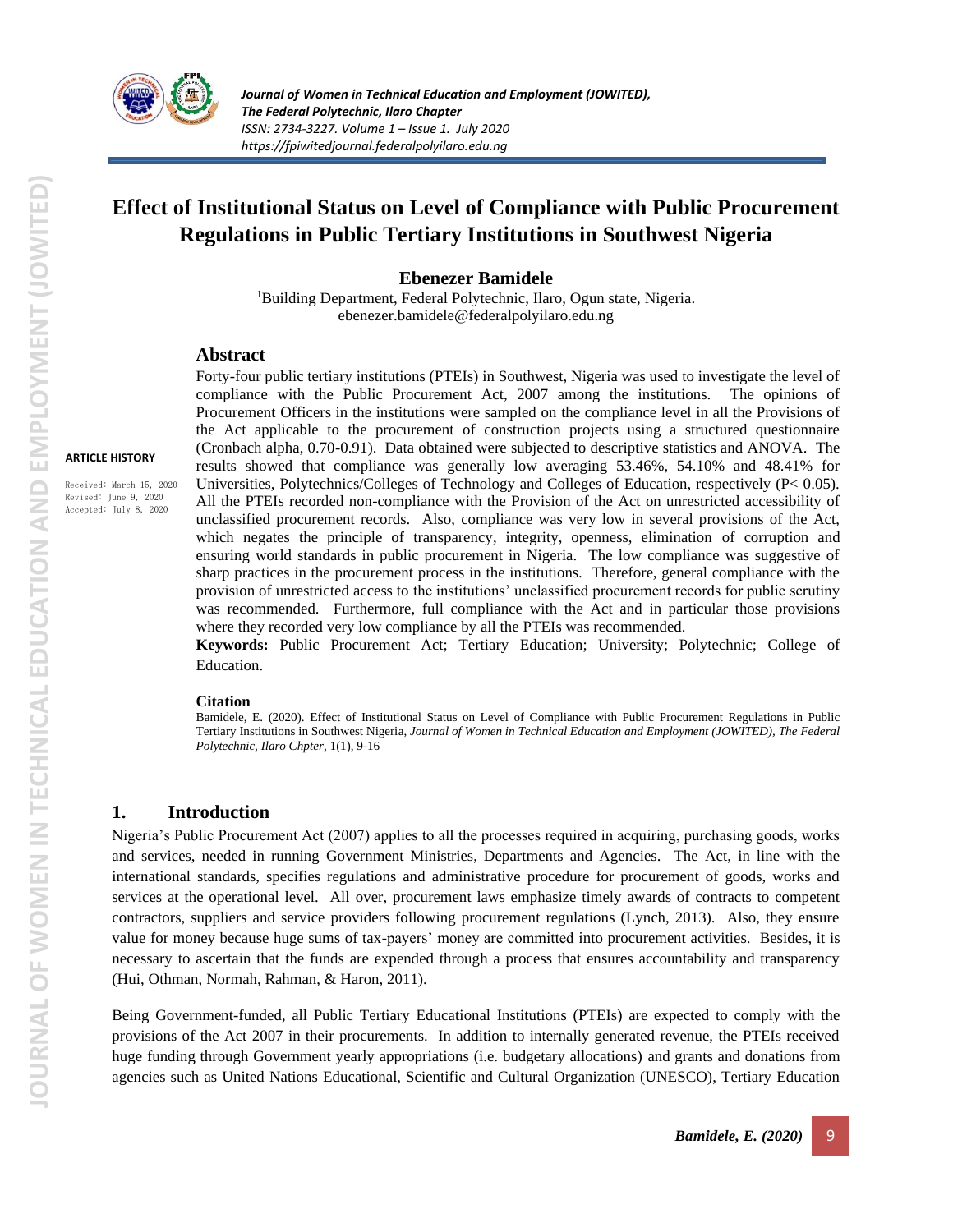

*Journal of Women in Technical Education and Employment (JOWITED), The Federal Polytechnic, Ilaro Chapter ISSN: 2734-3227. Volume 1 – Issue 1. July 2020 https://fpiwitedjournal.federalpolyilaro.edu.ng*

Trust Funds (TETFUND), World Bank, etc. Occasionally, the Government granted special intervention funds to the institutions for specific infrastructure development or to mitigate infrastructure deficit. Indeed, the institutions received and expend colossal sums on capital project construction. Unfortunately, Ewa (2013) and Uromi (2014) noted that the majority of construction projects procured in some of the country's PTEIs were abandoned due to compromise in the procurement procedure, among other factors. The breach of procedure had usually resulted in costly disputes, needless claims and abandonment of projects (Abdalla & Hussein, 2002; Kareem et al., 2014). Also, Hyacinth and Yibis (2017) observed an inherent urge to compromise the principles of transparency, efficiency and value for money as some of the reasons for non-adherence to procurement rules in PTEIs. If transparency and value-for-money are desired in the country's PTEIs, investigation of the level of compliance with the procurement regulations is imperative, and consequently, checkmate the managers of the institutions. More so that the institutions will be receiving a boost in funding of infrastructures to match the expected increase in their carrying capacities. The Government is concerned with the teeming youth population that is unable to gain admission into the institutions, and hence encouraging the expansion of the existing institution to widening access. Of course, institution expansion has increased funding as an implication. This scenario calls for probity in the spending of tax payer's funds as it concerns procurement in PTEIs in Nigeria. Consequently, this study examined the extent to which the PTEIs in Southwest Nigeria comply with the Public Procurement Act, 2007 in project delivery. The information would be valuable to the funding Government and the Bureau of Public Procurement as it would serve as feedback and would guide policy on compliance. Also, it would promote probity, accountability and judicious use of public funds.

## **2. Materials and Methods**

All the Government-funded Tertiary Education Institutions comprising 17 Universities, 17 Polytechnics/Colleges of Technology and 10 Colleges of Education in the Southwest Nigeria geopolitical zone were used for the study. The geopolitical zone covers six States namely Lagos, Ogun, Oyo, Osun, Ondo, and Ekiti States. All the institutions were either owned by either the Federal Government or the State Government. The institutions appointed a Procurement Officer heading Procurement Department in each institution and hence charged with the responsibility of the administration of procurement transactions. Consequently, 44 Procurement Officers served as respondents in the study. The study adopted a field survey using a structured questionnaire as the test instrument for the survey. The test instrument was validated and the reliability coefficient (Cronbach alpha = 0.70-0.91) was obtained before its use for the survey.

The test instrument equipped with structured questions tested respondents' knowledge of and compliance with or otherwise selected 39 provisions of the Public Procurement Act 2007 relevant to construction project procurement. Data collected were subject to one-way ANOVA using SPSS version 20 (2016) and Microsoft Excel's Statistical Toolkit.

## **3. Results and Discussion**

Table 1 shows the characteristic of the PTEIs used in the study. Universities and Polytechnic/College of Technology constituted 38.6% each, while Colleges of Education was 22.7%. Majority of the institutions (56.8%) were State Government-funded, while the Federal Government funds 43.2%. The distribution among the State indicated that Ekiti State had the least (9%) whereas Ogun State had the highest (23%). Ondo State had the highest number of universities (9.1) while Oyo State and Ekiti State the least (4.5%). Ogun State had the highest number of Polytechnic/Colleges of Technology, while Ekiti State had the lowest (2.3%). The most Colleges of Education (9.1%) were found in Lagos State, whereas the least occurred Ogun, Oyo, Ondo and Ekiti State with 2.3% each.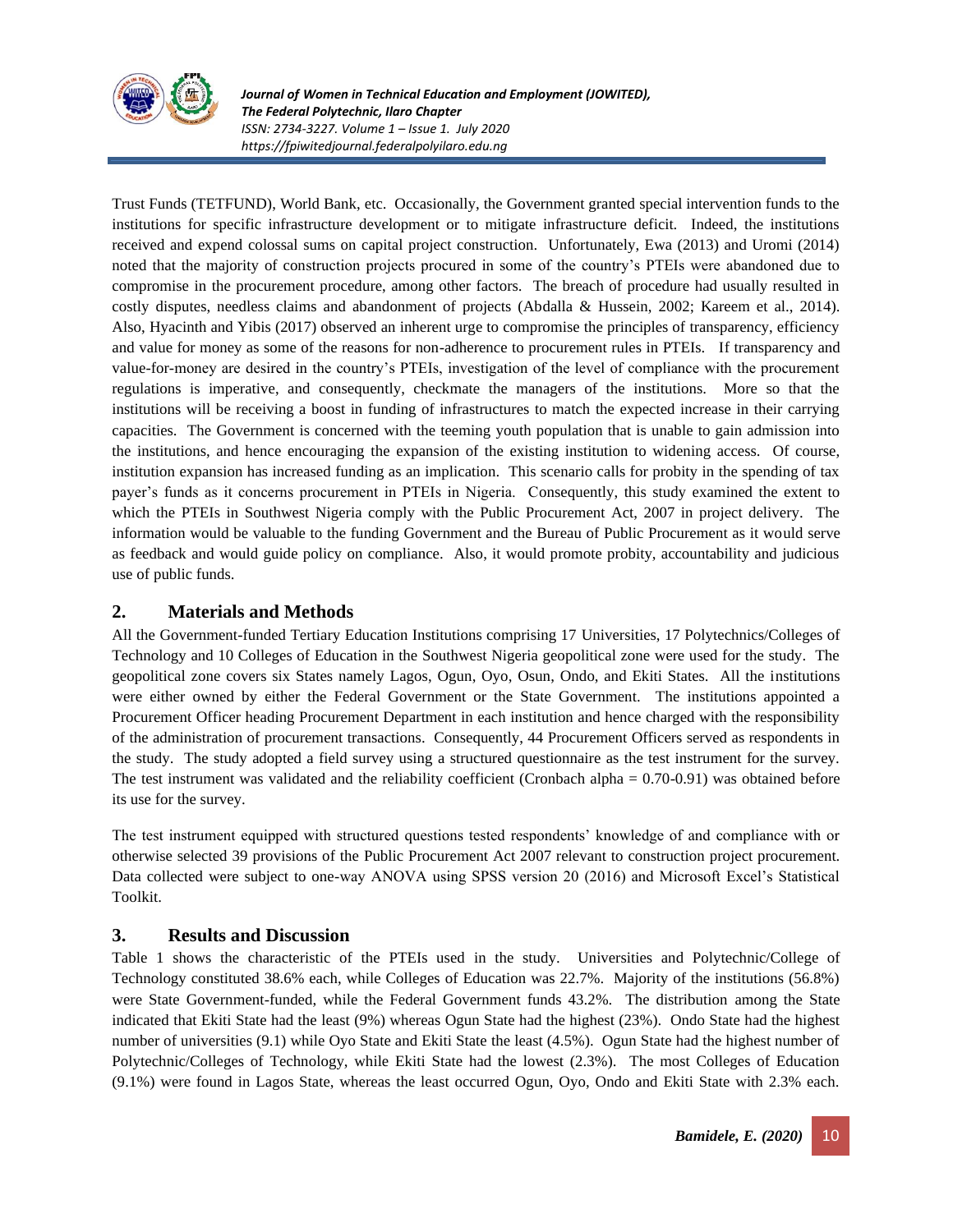

The spread of the Federal Government-owned or funded institutions in the three categories of tertiary education in the geo-political zone of the country appeared even. The State Government-owned institutions complemented the Federal Government's efforts only and were established to further meet the needs of the individual States. Hence there is a disparity in the overall number of PTEIs in the States.

| Table 1: Characteristics of the PTEIs and the respondents |                                |            |             |                                       |  |  |  |
|-----------------------------------------------------------|--------------------------------|------------|-------------|---------------------------------------|--|--|--|
|                                                           | <b>Percent of PTEIs</b><br>(%) | University | Polytechnic | <b>College of</b><br><b>Education</b> |  |  |  |
| <b>Characteristic of PTEI</b>                             |                                |            |             |                                       |  |  |  |
| <b>Category of PTEI</b>                                   | 100                            | 38.6       | 38.6        | 22.7                                  |  |  |  |
| <b>Ownership of PTEI</b>                                  |                                |            |             |                                       |  |  |  |
| <b>Federal Government</b>                                 | 38.6                           | 15.9       | 13.6        | 9.1                                   |  |  |  |
| <b>State Government</b>                                   | 61.4                           | 22.7       | 25.0        | 13.6                                  |  |  |  |
| <b>PTEI's Location</b>                                    |                                |            |             |                                       |  |  |  |
| <b>Lagos State</b>                                        | 20                             | 6.8        | 4.5         | 9.1                                   |  |  |  |
| Ogun State                                                | 23                             | 6.8        | 13.6        | 2.3                                   |  |  |  |
| Oyo State                                                 | 14                             | 4.5        | 6.8         | 2.3                                   |  |  |  |
| Osun State                                                | 18                             | 6.8        | 6.8         | 4.5                                   |  |  |  |
| Ondo State                                                | 16                             | 9.1        | 4.5         | 2.3                                   |  |  |  |
| Ekiti State                                               | 9                              | 4.5        | 2.3         | 2.3                                   |  |  |  |
| <b>Characteristics of respondents</b>                     |                                |            |             |                                       |  |  |  |
| All respondents                                           | 100                            | 38.64      | 38.64       | 22.72                                 |  |  |  |
| Age (yrs.)                                                |                                |            |             |                                       |  |  |  |
| $<$ 30                                                    | 9.1                            | 4.5        | 4.5         | $0.0\,$                               |  |  |  |
| $\geq 30$                                                 | 90.9                           | 34.1       | 34.1        | 22.7                                  |  |  |  |
| <b>Educational Qualification</b>                          |                                |            |             |                                       |  |  |  |
| National Diploma                                          | 2.3                            | 0.0        | 0.0         | 2.3                                   |  |  |  |
| <b>Higher National Diploma</b>                            | 18.2                           | 6.8        | 2.3         | 9.1                                   |  |  |  |
| Postgraduate Diploma                                      | 2.3                            | 0.0        | 2.3         | 0.0                                   |  |  |  |
| <b>Bachelor of Science</b>                                | 18.2                           | 4.5        | 11.4        | 2.3                                   |  |  |  |
| Master of Science                                         | 56.8                           | 25.0       | 22.7        | 9,1                                   |  |  |  |
| Doctor of Philosophy                                      | 2.3                            | 2.3        | $0.0\,$     | 0.0                                   |  |  |  |
| <b>Status at workplace</b>                                |                                |            |             |                                       |  |  |  |
| <b>Technical Officer</b>                                  | 31.8                           | 13.6       | 6.8         | 11.4                                  |  |  |  |
| Professional                                              | 56.8                           | 18.2       | 27.3        | 11'4                                  |  |  |  |
| Deputy Director                                           | 6.8                            | 2.3        | 4.5         | $0.0\,$                               |  |  |  |
| Director                                                  | 4.5                            | 4.5        | 0.0         | 0.0                                   |  |  |  |
| Length of service at the                                  |                                |            |             |                                       |  |  |  |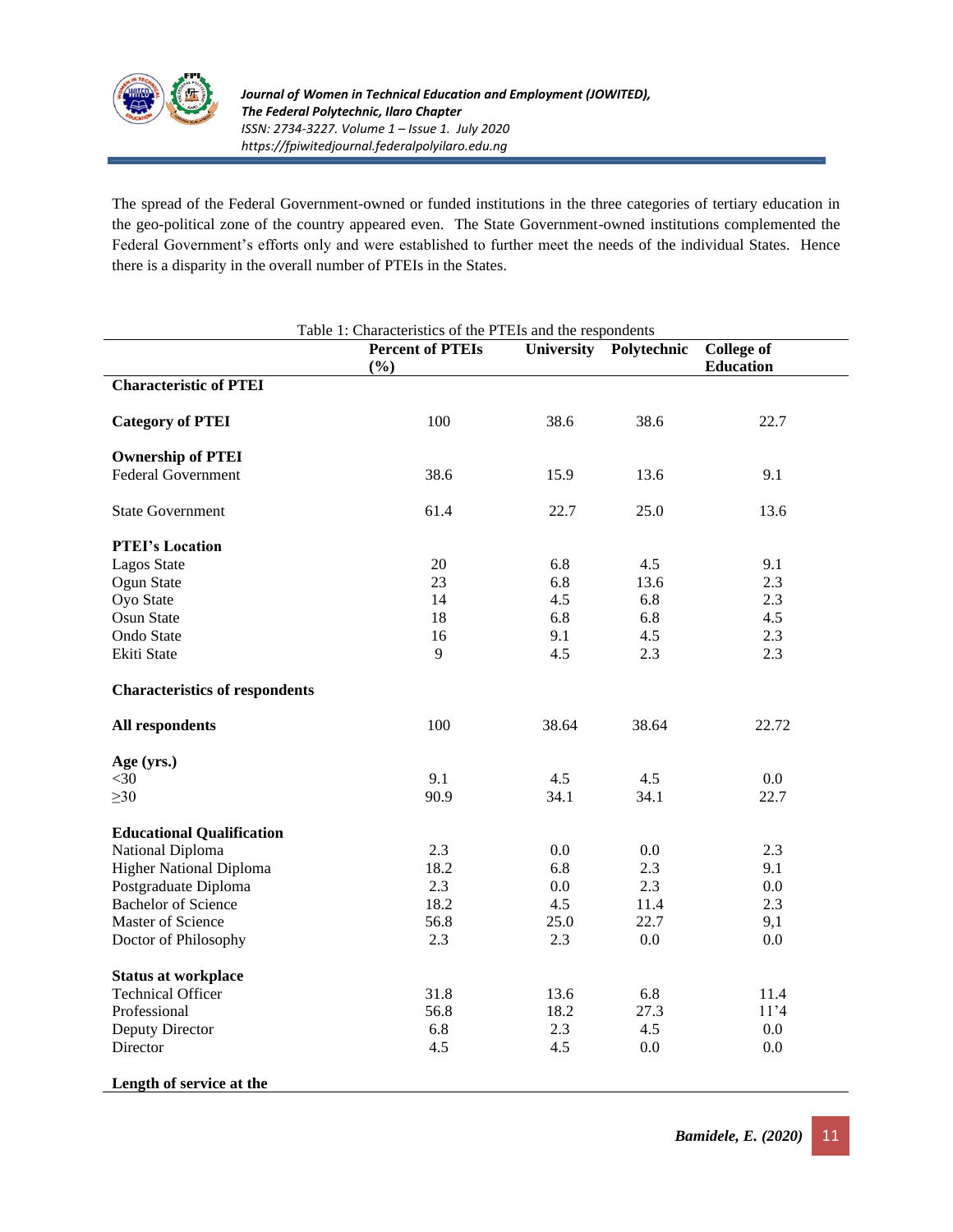

*Journal of Women in Technical Education and Employment (JOWITED), The Federal Polytechnic, Ilaro Chapter ISSN: 2734-3227. Volume 1 – Issue 1. July 2020 https://fpiwitedjournal.federalpolyilaro.edu.ng*

| workplace |      |      |      |      |  |
|-----------|------|------|------|------|--|
| $<$ 20    | 68.1 | 25.0 | 29.5 | 13.6 |  |
| $\geq$ 20 | 31.8 | 13.6 | 9.1  | 9.1  |  |

The respondents were matured with 90.9% of them being older than 30, with those below 30 constituted 9.1% (Table 1). The maturity shown in the ages of the respondents was reflected in their workplace status where all of them were senior personnel. However, the majority (68.1%) were less than 20 years in service. The respondents had a National Diploma (2.3%) as the lowest and Doctor of Philosophy Degree (2.3) as the highest educational qualification. Meanwhile, the majority (56.8%) had a Master of Science Degree. The minimum position held by the respondents was a Technical Officer, and the highest was Director. Majority of them were professionals in the building and engineering profession. Very few of them were in the Director position and were in the university sector.

The compliance level of the institutions with each of the 39 Provisions of the Public Procurement Act, 2007 is shown in Table 2. The results indicated that compliance varied among the institutions where the Universities, Polytechnics/Colleges of Technology and Colleges of Education exhibited  $0 - 94\%$ ,  $0 - 100\%$  and  $0 - 100\%$ , respectively. Zero compliance with the Provision on unrestricted public access to the institution's' unclassified procurement records for scrutiny was recorded. Total compliance with the Provision on the national currency stating contract value was observed in the Polytechnic/Colleges of Technology and Colleges of Education, with 94% compliance was observed in the Universities. Also, only the Polytechnic sector complied completely with the prescribed bidding method with the institution observed the Provision. These results seemed to suggest that the institutions kept away information about their procurement records from public scrutiny. It negates the principle of the Act on transparency, openness and elimination of corruption in the public procurement process.

|              | Table 2. The extent of compliance with the provision of the Public Procurement Act, 2007 by PTEIs<br>in Southwest Nigeria                  |                              |                                                            |                                       |           |  |
|--------------|--------------------------------------------------------------------------------------------------------------------------------------------|------------------------------|------------------------------------------------------------|---------------------------------------|-----------|--|
|              | <b>Provision of the Procurement</b><br>Act, 2007                                                                                           | Level of compliance $(\%)^*$ |                                                            |                                       |           |  |
|              |                                                                                                                                            | <b>University</b>            | Polytechnic and<br><b>Colleges of</b><br><b>Technology</b> | <b>College of</b><br><b>Education</b> | $\pm$ SEM |  |
| 1            | Source of funding of capital<br>projects                                                                                                   | 47                           | 47                                                         | 20                                    | 9.000     |  |
| $\mathbf{2}$ | Values of projects for which<br>'Certificate of No Objection' is<br>obtained from the Bureau of<br>Public Procurement, BPP                 | 29                           | 12                                                         | 40                                    | 8.145     |  |
| 3            | The basis for awards of contracts<br>for construction projects                                                                             | 88                           | 88                                                         | 60                                    | 9.333     |  |
| 4            | The period when the 'Certificate'<br>Of No Objection" to contract<br>award is obtained from BPP in<br>your institution for capital project | 59                           | 47                                                         | 70                                    | 6.642     |  |
| 5            | Option adopted for Procurement<br>of capital project                                                                                       | 82                           | 82                                                         | 90                                    | 2.667     |  |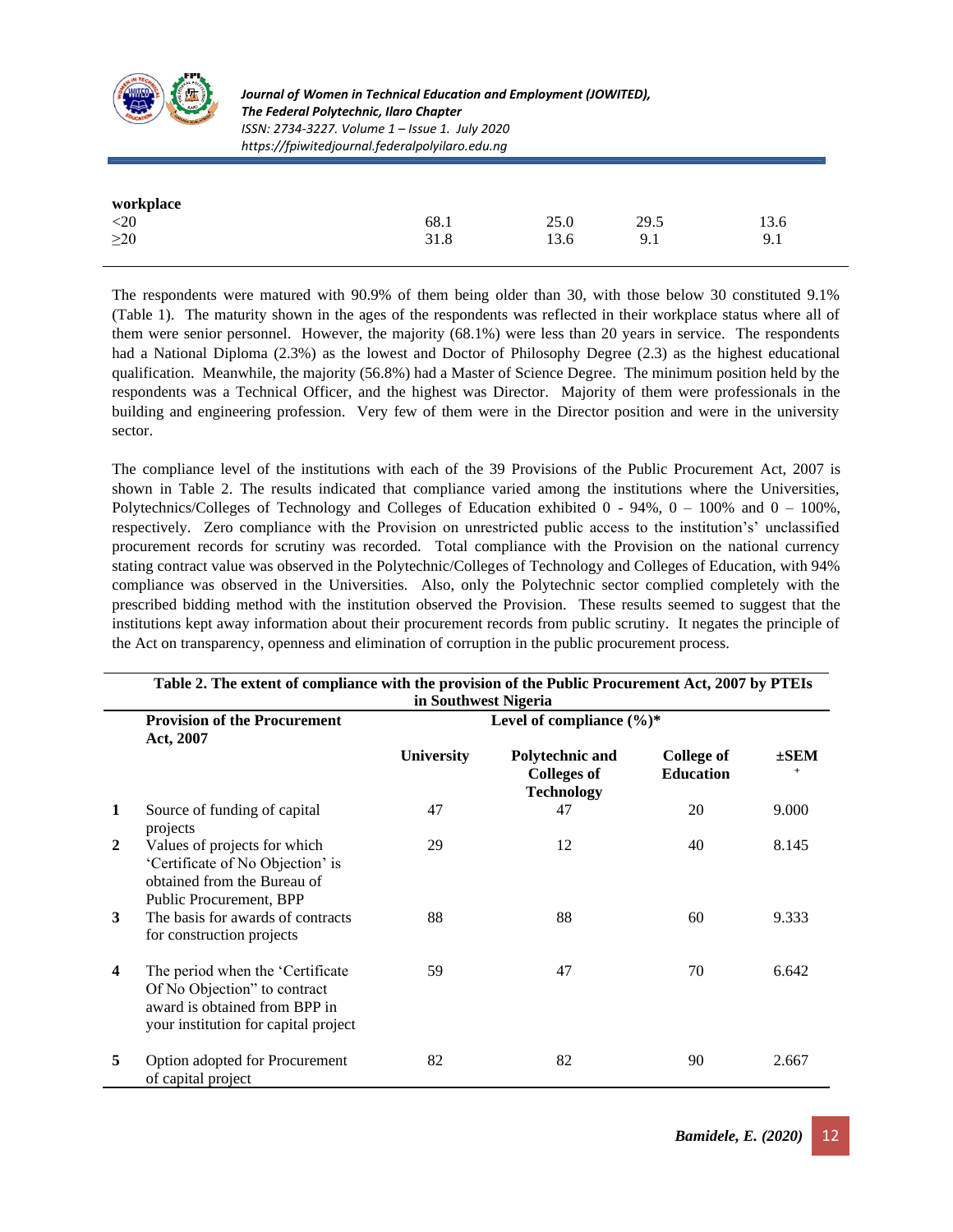

*The Federal Polytechnic, Ilaro Chapter*

*ISSN: 2734-3227. Volume 1 – Issue 1. July 2020*

*https://fpiwitedjournal.federalpolyilaro.edu.ng*

| 6                | The time allowed for bidding<br>before awarding of contracts                                                                                                | 12           | 18               | 30               | 5.292          |
|------------------|-------------------------------------------------------------------------------------------------------------------------------------------------------------|--------------|------------------|------------------|----------------|
| 7                | Minimum number of bids<br>received before award of contract                                                                                                 | 65           | 71               | 80               | 4.359          |
| 8                | The procedure for payment of<br>contractors/suppliers that handled<br>capital projects/supplies                                                             | 94           | 82               | 100              | 5.292          |
| $\boldsymbol{9}$ | The criteria used for the selection<br>of contractors for capital projects                                                                                  | 56           | 58               | 46               | 3.712          |
| 10               | The process applicable to the<br>consideration of bids excluded<br>from the evaluation                                                                      | 24           | 24               | $00\,$           | 8.000          |
| 11               | The language of documentation of<br>bids and contract agreement                                                                                             | 88           | 94               | 100              | 3.464          |
| 12               | The time it takes the institution to<br>prepare and transmit records of<br>procurement proceedings and<br>contract awards for each financial<br>year to BPP | 29           | 12               | 40               | 8.145          |
| 13<br>14         | The accessibility of the public to<br>your institution's on unclassified<br>procurement records for scrutiny<br>The processes applicable to the             | $\mathbf{0}$ | $\boldsymbol{0}$ | $\boldsymbol{0}$ | 0.000<br>0.000 |
| 15               | award of contract of a capital<br>project in your institution<br>The person responsible for the<br>final selection of winning tender                        | 94           | 94               | 70               | 8.000          |
| 16               | The powers of the Tenders Board                                                                                                                             | 41           | 41               | 13               | 9.333          |
| 17               | The requirement for participating<br>in bidding                                                                                                             | 76           | 88               | 80               | 3.528          |
| 18               | The mode of the primary form of<br>dispute resolutions in the<br>procurement contract agreement                                                             | 29           | 41               | 10               | 9.025          |
| 19               | The national currency in which<br>the contract value is stated in the<br>contract agreement                                                                 | 94           | 100              | 100              | 2.000          |
| <b>20</b>        | Does your procurement contracts<br>contain warranty statements                                                                                              | 47           | 49               | 50               | 0.882          |
| 21               | Whom is the approving authority<br>for the conduct of procurement?                                                                                          | 47           | 76               | 40               | 11.020         |
| 22               | Procurement planning                                                                                                                                        | 48           | 53               | 42               | 3.180          |
| 23               | Processes carried out on the<br>implementation of the<br>institution's procurement plan                                                                     | 60           | 65               | 61               | 1.528          |
| 24               | Organs/committee in place and                                                                                                                               | 69           | $72\,$           | 58               | 4.256          |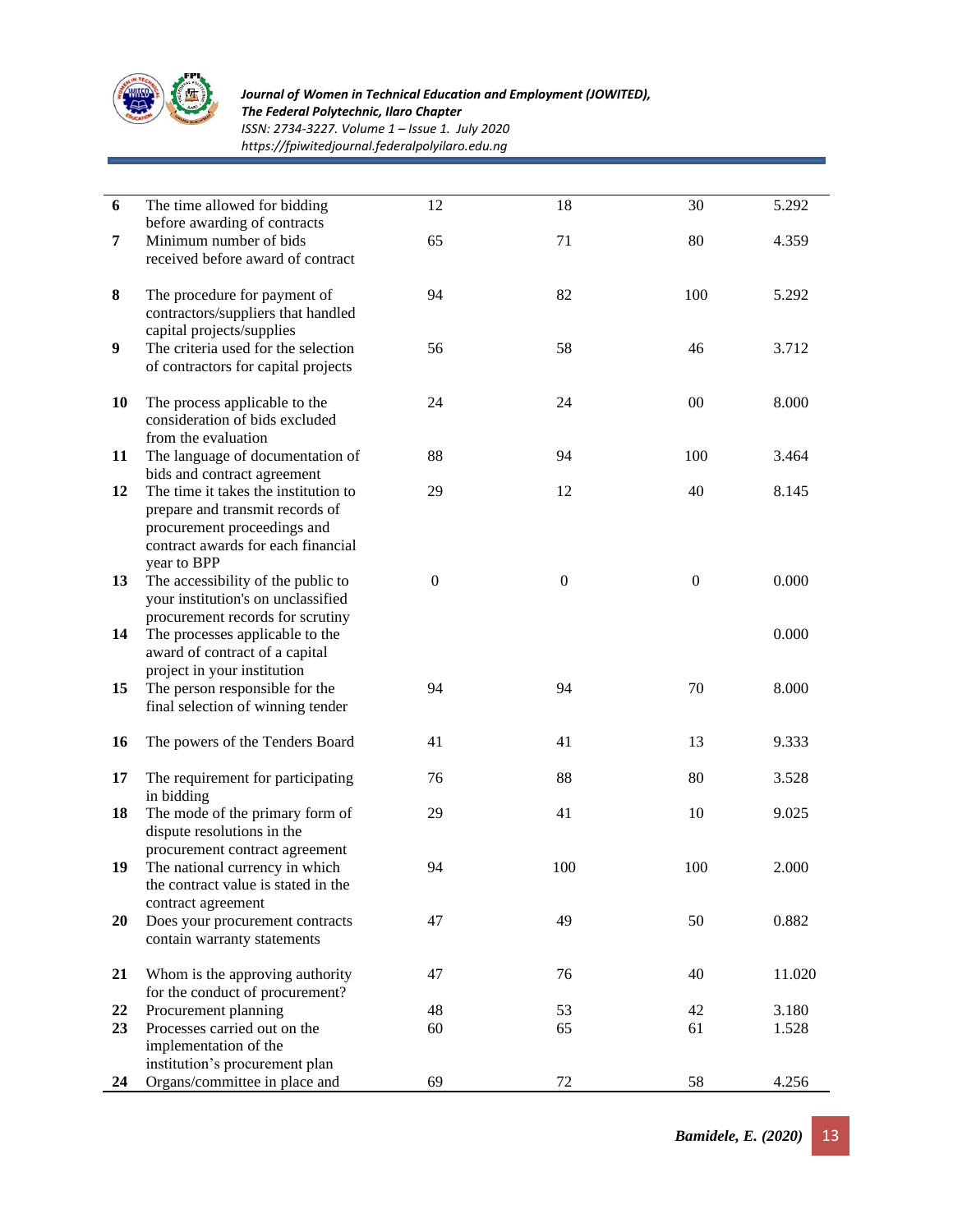

*The Federal Polytechnic, Ilaro Chapter*

*ISSN: 2734-3227. Volume 1 – Issue 1. July 2020*

*https://fpiwitedjournal.federalpolyilaro.edu.ng*

|          | involved in the procurement of                                                                                                               |                    |           |        |        |
|----------|----------------------------------------------------------------------------------------------------------------------------------------------|--------------------|-----------|--------|--------|
|          | construction project                                                                                                                         |                    |           |        |        |
| 25       | <b>Composition of Procurement</b>                                                                                                            | 56                 | 57        | 57     | 0.333  |
|          | <b>Planning Committee</b>                                                                                                                    |                    |           |        |        |
| 26       | Processes adopted in the                                                                                                                     | 77                 | 80        | 62     | 5.568  |
|          | procurement of construction                                                                                                                  |                    |           |        |        |
|          | projects                                                                                                                                     |                    |           |        |        |
| 27       | Mode of bidding/tendering for                                                                                                                | 47                 | 49        | 53     | 1.764  |
|          | construction projects                                                                                                                        |                    |           |        |        |
| 28       | Activities performed during the                                                                                                              | 60                 | 72        | 53     | 5.548  |
|          | bid opening                                                                                                                                  |                    |           |        |        |
| 29       | Processes carried out during bid                                                                                                             | 36                 | 43        | 34     | 2.728  |
|          | solicitation                                                                                                                                 |                    |           |        |        |
| 30       | The margin of mobilization                                                                                                                   | 29                 | 24        | 20     | 2.603  |
|          | awarded to contractors/suppliers                                                                                                             |                    |           |        |        |
| 31       | The basis for granting                                                                                                                       | 62                 | 76        | 45     | 8.963  |
|          | mobilization to a contractor                                                                                                                 |                    |           |        |        |
| 32       | The procedure of payment of                                                                                                                  | 31                 | 33        | 33     | 0.667  |
|          | procurement of goods, works and                                                                                                              |                    |           |        |        |
|          | services                                                                                                                                     |                    |           |        |        |
| 33       | Procurement practices for                                                                                                                    | 54                 | 68        | 50     | 5.457  |
|          | construction projects                                                                                                                        | 94                 |           | 60     | 12.454 |
| 34<br>35 | Biding method<br>Approval procedure from BPP on                                                                                              | 59                 | 100<br>65 | 50     | 4.359  |
|          |                                                                                                                                              |                    |           |        |        |
| 36       | restricted bidding<br>Compliance with the value of                                                                                           | 76                 | 82        | 50     | 9.821  |
|          | consultancy services for which                                                                                                               |                    |           |        |        |
|          | open bidding is solicited                                                                                                                    |                    |           |        |        |
| 37       | Procedure for procuring                                                                                                                      | 31                 | 44        | 40     | 3.844  |
|          | consultancy services for                                                                                                                     |                    |           |        |        |
|          | construction projects                                                                                                                        |                    |           |        |        |
| 38       | Procedure for evaluating bids                                                                                                                | 59                 | 59        | 48     | 3.667  |
| 39       | Procedure for selecting bids                                                                                                                 | 36                 | 44        | 33     | 3.283  |
|          |                                                                                                                                              |                    |           |        |        |
|          |                                                                                                                                              |                    |           | x 100% |        |
|          | *Compliance level $(\%) = \frac{\text{Number of institutions complying with the Provision of the Act}}{\pi}$<br>Total number of Institutions |                    |           |        |        |
|          |                                                                                                                                              | Standard deviation |           |        |        |
|          | $*$ Standard error of the mean (SEM) =                                                                                                       | $\sqrt{N}$         |           |        |        |

The average overall compliance level in all the three categories of tertiary institutions surveyed and the test of difference are shown in Table 3. The mean values were 53.46%, 54.10% and 48.41% for the University, Polytechnic/Colleges of Technology and Colleges of Education, respectively. Also, both the university and the polytechnic/College of Technology sectors had similar and higher average overall compliance with the Regulations than the Colleges of Education sector. However, the differences were not significantly different (P<00.05).

The areas of the Procurement Regulations that were seriously flouted are: Values of projects for which 'Certificate of No Objection' is obtained from the Bureau of Public Procurement, BPP; The time allowed for bidding before awarding of contracts; The process for the consideration of bids excluded from evaluation; The time it takes the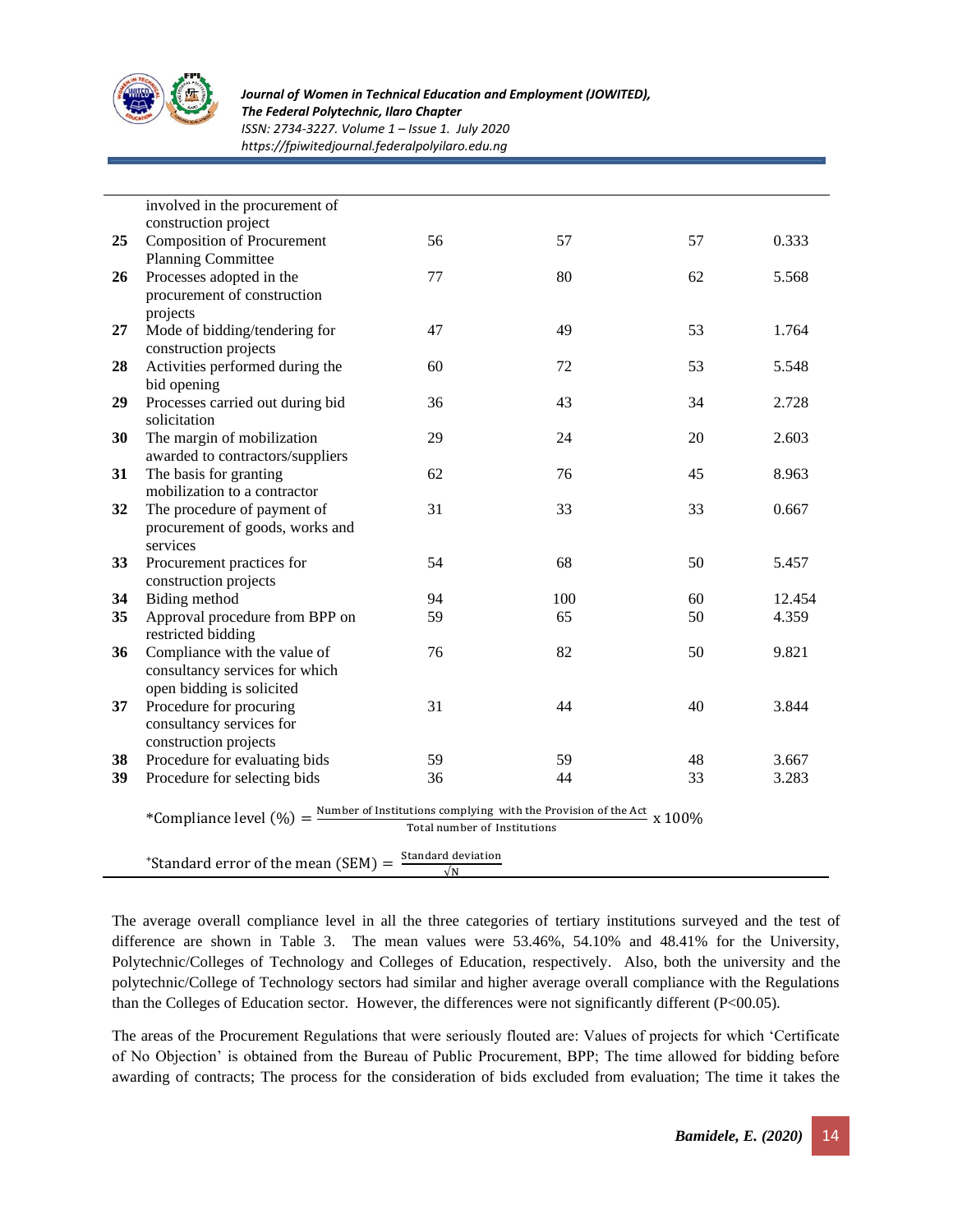

*Journal of Women in Technical Education and Employment (JOWITED), The Federal Polytechnic, Ilaro Chapter ISSN: 2734-3227. Volume 1 – Issue 1. July 2020 https://fpiwitedjournal.federalpolyilaro.edu.ng*

institution to prepare and transmit records of procurement proceedings and contract awards for each financial year to BPP; The powers of the Tenders Board; The mode of the primary form of dispute resolutions in the procurement contract agreement; Processes carried out during bid solicitation; Margin of mobilization awarded to contractors/suppliers; Procedure of payment of procurement of goods, works and services; Procedure for procuring consultancy services for construction projects; and Procedure for selecting bids.

The attitude demonstrated by the institution as shown by the results tended to suggest abuse of powers of Tenders Board and unethical practices through non-adherence to the laid down Procurement Regulation. The implications are that the procurement procedures and documentations the institutions were not checked, certified and cleared by BPP before contract award letters were issued to the contractors. The non-observant of the supposed clearance procedure might be responsible for the inability of most of the institution to allow unrestricted access to the procurement records for public scrutiny and to remit their yearly Reports to the Bureau. This, in turn, would affect the institutions' access to further funding from the Government because submission of the Reports is a pre-condition for accessing funds from such Government Agency like TETFUND. The irregularity observed in the nonobservance of Regulations for engagement of consultants for the project execution in the institution has consequences in poor project design, valuation, supervision and delivery. Perhaps, this might be the reason for persistent and continued Workers' Unions agitation and lamentation of the inadequacy of infrastructures in the PTEIs in the country.

| Table 3: Summary of Descriptive Statistic and Analysis of Variance |          |               |          |          |                |               |  |  |
|--------------------------------------------------------------------|----------|---------------|----------|----------|----------------|---------------|--|--|
| Groups                                                             | Count    | <b>Sum</b>    | Average  | Variance |                |               |  |  |
| <b>University</b>                                                  | 39       | 2085          | 53.46154 | 648.6761 |                |               |  |  |
| Polytechnic                                                        | 39       | 2110          | 54.10256 | 780,7787 |                |               |  |  |
| <b>College of Education</b>                                        | 39       | 1888          | 48.41026 | 689.722  |                |               |  |  |
| <b>ANOVA</b>                                                       |          |               |          |          |                |               |  |  |
| <b>Source of Variation</b>                                         | SS       | df            | MS       | F        | <b>P-value</b> | <b>F</b> crit |  |  |
| <b>Between Groups</b>                                              | 758.2735 | $\mathcal{D}$ | 379.1368 | 0.536723 | 0.586131       | 3.075853      |  |  |
| <b>Within Groups</b>                                               | 80528.72 | 114           | 706.3923 |          |                |               |  |  |
| <b>Total</b>                                                       | 81286.99 | 116           |          |          |                |               |  |  |

## **4. Conclusion**

From the foregoing, the study successfully compared levels of compliance with the Public Procurement Act, 2007 among PTEIs in Southwest, Nigeria. Compliance was generally low averaging 53.46%, 54.10% and 48.41% for Universities, Polytechnics/Colleges of Technology and Colleges of Education, respectively. All the PTEIs did not comply at all with the Provision of the Act on unrestricted public access to the institution' unclassified procurement records for scrutiny. Also, the institutions recorded very low compliance in several provisions of the Act, which negates the principle of the Act that centred on transparency, openness, elimination of corruption in the public procurement process and ensuring world standards in public procurement in Nigeria. The low compliance could lead to various sharp practices in the procurement process in the institutions. Therefore, general compliance with the provision of unrestricted access to the institutions' unclassified procurement records for public scrutiny was recommended. Furthermore, full compliance with the Act and in particular those provisions where they recorded very low compliance by all the PTEIs was recommended.